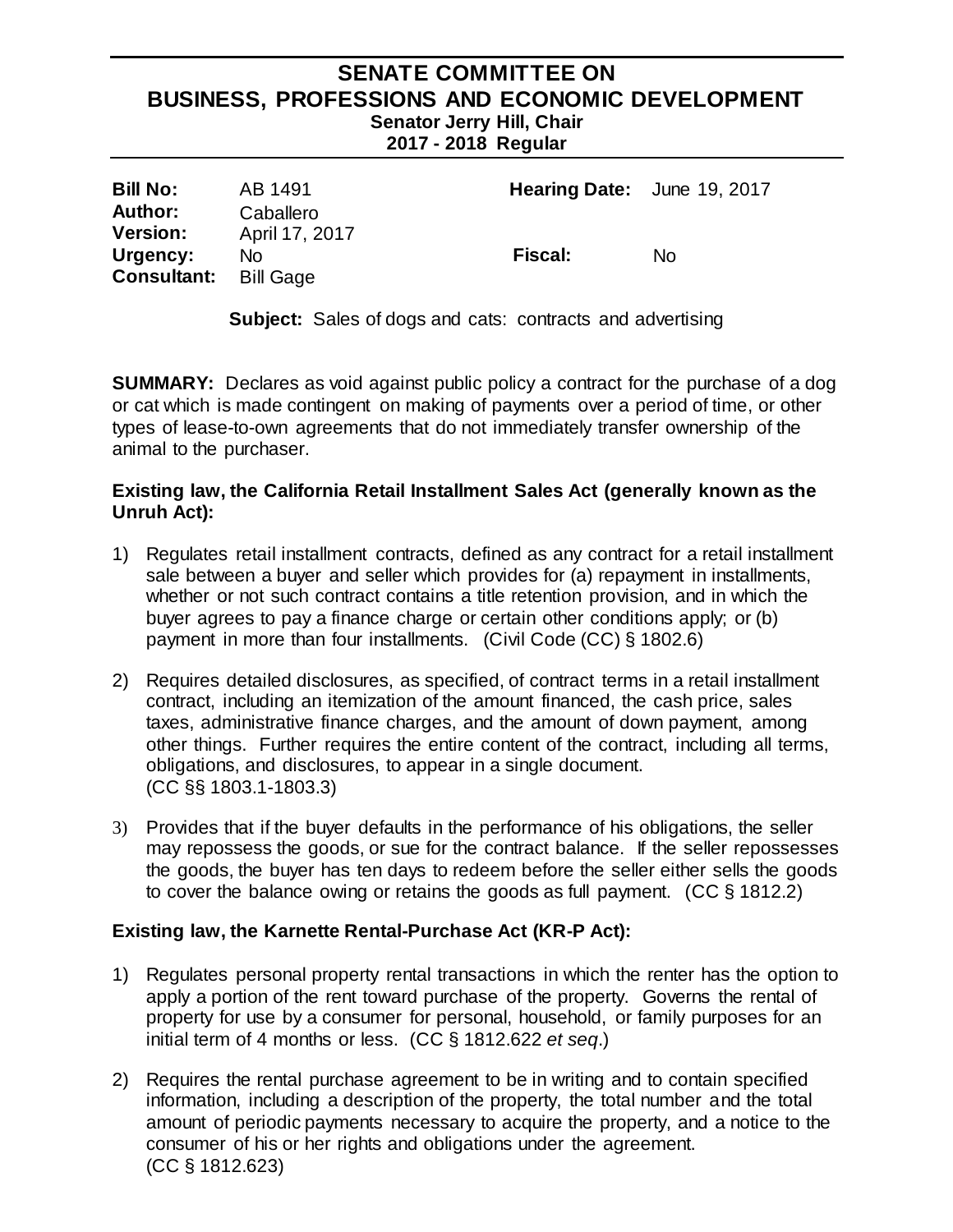- 3) Specifies the parameters of the consumer's liability for loss of, or damage to, the property and those of permissible security deposits, and regulates the advertisement of rental-purchase agreements, including the sending of solicitation or other promotional materials. (CC §§ 1812.636-1812.641)
- 4) Establishes bright-line pricing caps for the cash price of the property and the total of payments under rental-purchase contracts, as specified. (CC § 1812.644 (b) and (c))

# **Existing law, Unlawful Contracts:**

- 1) Provides generally that a contract is not lawful which is contrary to an express provision of law, to the policy of express law, or otherwise contrary to good morals. (CC §§ 1667-1670.8)
- 2) Provides for specified contracts which are considered as either void as against public policy or as unlawful. (Id.)

### **Existing law, the Health and Safety Code:**

- 1) Establishes the Lockyer-Polanco-Farr Pet Protection Act, related to the retail sale of dogs and cats. Requires that pet dealers possess a permit in order to sell dogs and cats and provide consumers disclosures related to the pet, including breeder information, health records, and any known health condition. Requires that breeders maintain facilities and care requirements for pets. Specifies civil penalties for violating these sections. (Health and Safety Code (HSC) §§ 122125-122220)
- 2) Establishes the Polanco-Lockyer Pet Breeder Warranty Act, related to the sale of dogs by breeders. Defines a dog breeder as a person, firm, partnership, corporation that has sold, transferred or given away 20 or more dogs within one year that were bred and reared on the premises. Specifies information to disclose to the consumer, including records of diseases or illness. Requires dog breeders to maintain the health and safety of the dogs and prohibits them from knowingly selling a dog that is ill. (HSC §§ 122045-122110)
- 3) Prohibits pet stores from selling dogs or cats that are less than eight weeks old. (HSC § 122359)

### **This bill**:

- 1) Establishes that a contract entered into on or after January 1, 2018 to transfer ownership of a dog or cat, in which ownership is contingent upon the making of payments over a period of time subsequent to the transfer of possession of the dog or cat, is void as against public policy.
- 2) Clarifies that Item #1) above does not apply to payments to repay an unsecured loan for the purchase of the dog or cat.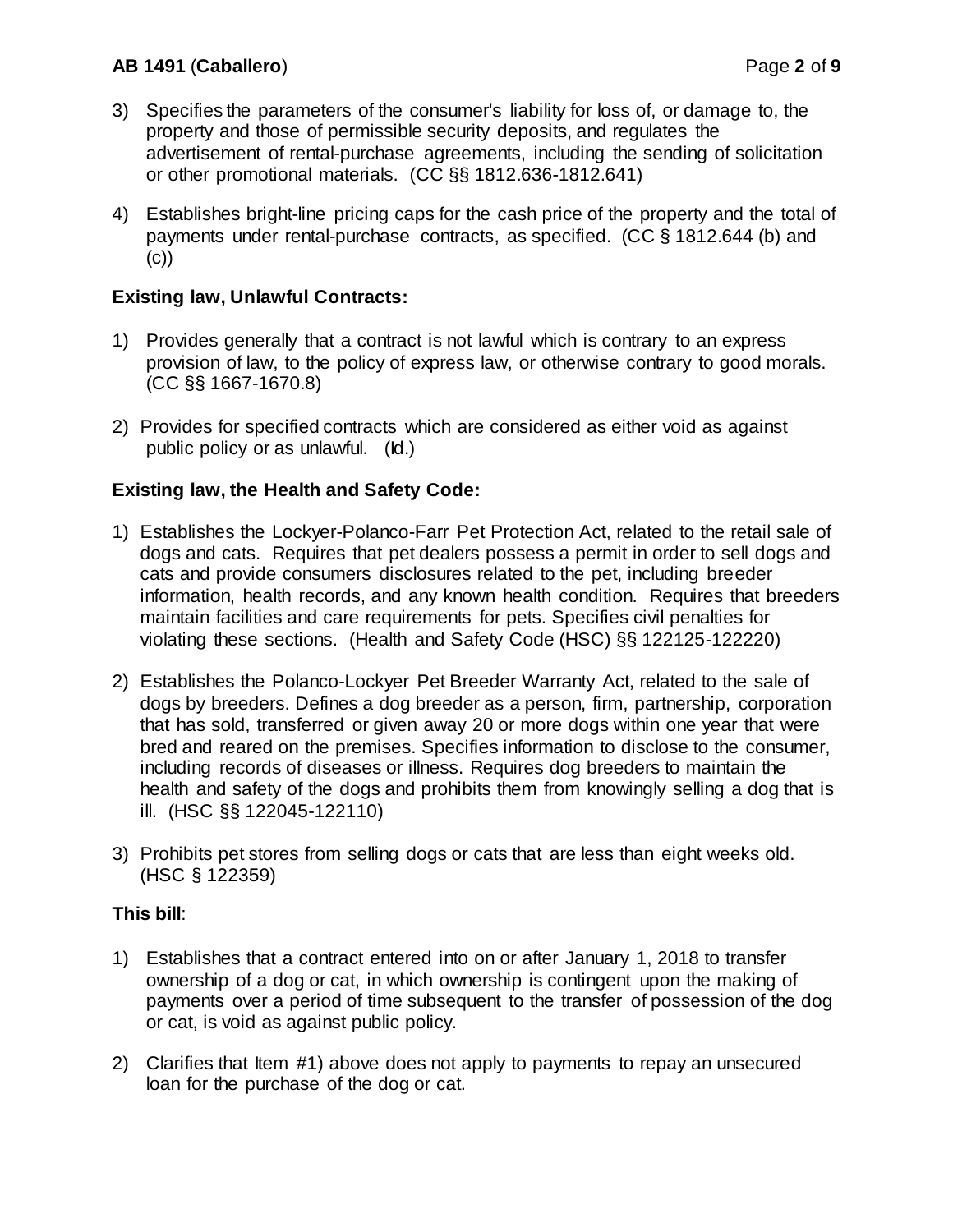### **AB 1491** (**Caballero**) Page **3** of **9**

- 3) Establishes that a contract entered into on or after January 1, 2018 for the lease of a dog or cat, that provides for or offers the option of transferring ownership of the dog or cat at the end of the lease term, is void as against public policy.
- 4) Provides that, in addition to any other remedies provided by law, the consumer taking possession of a dog or cat transferred under the terms of a contract described in Item #1) or #3) above shall be deemed the owner of the dog or cat and shall be entitled to the return of all amounts he or she paid under the contract.

**FISCAL EFFECT:** This bill is not keyed fiscal by Legislative Counsel.

## **COMMENTS:**

1. **Purpose.** This measure is sponsored by the American Society for the Prevention of Cruelty to Animals (ASPCA). According to the Author, consumer advocates and animal welfare advocates have raised concerns about a new kind of financing agreement being used by some pet stores in California that puts the safety and welfare of animals at risk—a contract where the consumer (often unwittingly) commits not to purchase, but to lease the desired dog or cat by making monthly payments that reflect near usurious financing fees to be charged that are predatory in nature. These are sometimes referred to as "puppy leasing agreements."

As explained by the Author, existing California law regulates financial transactions to protect consumers under the KR-P Act and the Unruh Act. These laws provide specific requirements for the financing structure and disclosures that are intended to provide consumers with a better understanding of the transaction and prevent lending companies from charging usurious fees and interest on the transaction. Unfortunately, the puppy leasing agreements have not complied with these requirements. Furthermore, these laws do not anticipate these financing mechanisms would be utilized for a transaction involving a live animal. As such, existing law does not address the complexities of maintaining and caring for a companion animal, including the eventualities of sickness or death of the pet and the treatment and disposition of the pet in the case of default. This type of "good" is not appropriate for this type of financing due to these complexities and the need to ensure that the welfare of the animal, as well as the consumer, is protected.

As further explained by the Author, while the laws cited above should regulate these types of financial transactions, the puppy leasing companies have not complied with the disclosure, usury, and transparency requirements of the laws. Often times, families that lease these puppies and kittens pay twice, or even three times, the amount of the initial cost that the pet otherwise would have cost. A household with access to traditional credit outlets could avoid these additional usury costs. Given the emotional nature of purchasing a new pet, families often do not take the time to fully understand the financial implications of the transaction. Once the true cost is realized, these families must decide if they can keep their new furry friends, or if they have to cancel their contract. In the event of a default or cancellation, the future welfare of the pet is put into question given that the lending company has no interest in maintaining the pet.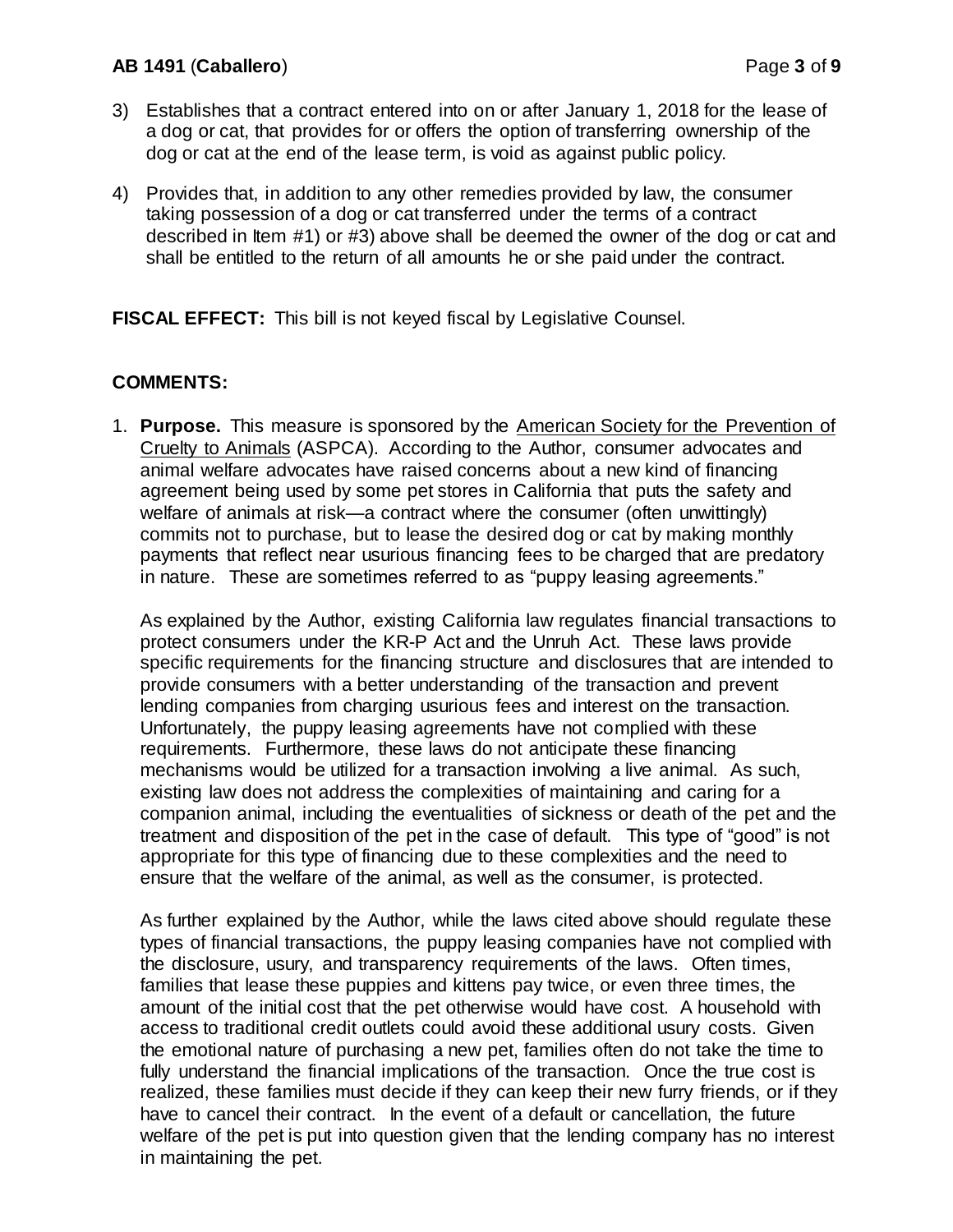This bill would help by specifying that financing schemes that do not immediately transfer full ownership of a pet to a buyer may not be utilized to finance the purchase of a dog or cat. The Author argues that by precluding these types of transactions, we can protect consumers from unscrupulous lending practices involving the purchase of a pet and reduce the potential that the puppy, kitten or other animal will be relinquished to a shelter due to financial circumstances.

Furthermore, as stated by the Author, these laws do not anticipate these financing mechanisms would be utilized for a transaction involving a live animal. As such, existing law does not address the complexities of maintaining and caring for a companion animal, including the eventualities of sickness or death of the pet and the treatment and disposition of the pet in the case of default. Leasing or renting pets has become an increasingly common practice, but it comes at a high price, both finically and emotionally. This type of "good" is not appropriate for this type of financing due to these complexities and the need to ensure that the welfare of the animal, as well as the consumer, is protected.

# 2. **Background.**

a) **Regulation of usury laws, retail installment contracts and rent-to-own agreements, generally.** Usury is defined by Black's Law Dictionary (5<sup>th</sup> Ed.) as an unconscionable and exorbitant rate or amount of interest, and a usurious loan is one whose interest rates are determined to be in excess of those permitted by a jurisdiction's usury laws. Under the California Constitution, the interest rate limit for sales contracts is 12 percent, while the interest rate on judgments is limited to 7 percent. (Cal. Const. Article XV, Sec. 1.) However, there are many exceptions to the usury laws, including for large banks and financial institutions, as well as for certain loans secured by real property. In addition, if a consumer expressly agrees to an interest rate higher than the statutory limit, then they effectively waive these protections. As a result, many consumer contracts (including virtually all credit card agreements) legally employ interest rates that exceed these limits.

Existing law, the California Retail Installment Sales Act, generally known as the Unruh Act (not to be confused with the Unruh Civil Rights Act, Section 51 of the Civil Code), regulates consumer retail installment contracts for the sale of personal goods and services on time and revolving charge accounts. Generally speaking, the Unruh Act governs contracts that provide for the purchase to be paid in four or more installments, or which impose a finance charge, higher price, or other cost to the buyer in exchange for deferred payment. As originally enacted, the Unruh Act limited the interest rate that could be charged under such contracts, but those restrictions were removed in 1988 and no such restrictions exist today in California (although they do in other states).

Rent-to-own (RTO) contracts, also known as rental-purchase contracts, differ from retail installment contracts because there is a lessor-lessee relationship established until the lessee ultimately purchases the property, either by making all of the required monthly payments or by exercising an option to purchase the property before the scheduled end of the lease term, pursuant to the terms of the contract. Existing law, the KR-P Act governs consumer rental transactions of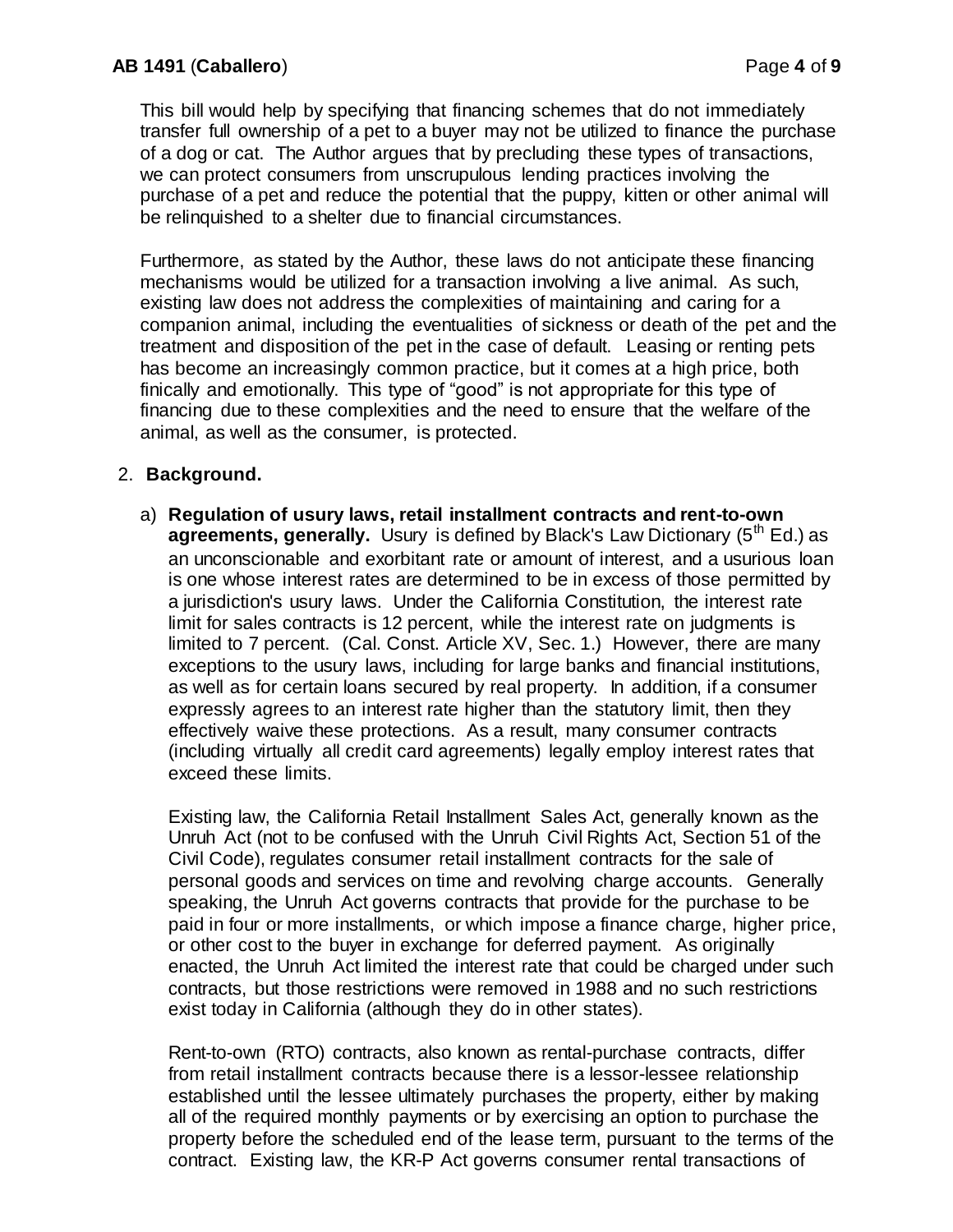property for personal, household, or family purposes in which the renter has the option to apply a portion of the rent toward purchase of the property. In 2006, the Legislature enacted AB 594 (Ch. 410, Stats. 2006) to amend the KR-P Act to establish bright-line pricing limits that cap the cash price of the property and the total amount of payments that can be required under RTO contracts. RTO contracts are leases also subject to regulation under the federal Consumer Leasing Act.

- b) **Recent reports of consumer experiences with pet leasing contracts raise significant consumer protection concerns.**According to the Author, the type of financing agreements for pet ownership identified by consumer advocates and highlighted in recent media reports are structured as leasing agreements rather than as lending agreements--in order to circumvent usury laws that cap what lenders can charge consumers—resulting in troubling examples of consumers charged exorbitant amounts beyond the cash price of the pet. The Author cites a number of accounts appearing in recent media articles describing the experiences of consumers who, knowingly or unknowingly, entered into a leasing agreement for a pet dog or cat at extremely high rates of financing:
	- One family thought they had bought a dog for \$2,400 from a San Diego-area pet store, but without realizing it, had agreed to make 34 monthly lease payments of \$165, after which they had the right to buy the dog for a balloon payment of about two months' rent. Under the lease agreement, they would have paid the equivalent of more than 70 percent in annualized interest nearly twice what credit card lenders charge. In addition, the lender could take back the dog if a payment was missed, and the family would be on the hook for an early repayment charge if the dog ran away or died. (Patrick Clark, "I'm Renting a Dog?" *Bloomberg* (March 1, 2017).
	- Another family from Oceanside who entered into a leasing contract for a puppy that required 27 monthly payments totaling \$2,687,after which they had the right to pay \$93.52 to end the lease or twice that amount (\$187.04) to purchase the pet, plus additional fees and taxes. The pet store's initial asking price for the puppy in this case was just \$495. The family asserted that no store employees explained they were signing up for a lease rather than a purchase, and ultimately they returned to the store the day after taking the dog home and cancelled the contract. (Ashly McGlone, "Couple shocked at 'dog lease' deal." *San Diego Union-Tribune* (November 28, 2014.)

In both cases, the financing agreement offered at the pet store was through a company called Wags Lending, perhaps the most well-known of several companies that offer these types of financing agreements through pet stores in California. Started in 2013, Wags Lending was reportedly already used by 350 pet retail stores and breeders in 40 states by its first year of operation. According to a Bloomberg writer, Wags Lending charges effective interest rates ranging from about 36 percent to 170 percent on an annualized basis, based on sample rates published on its website. This fact is not immediately apparent because Wags doesn't show its pricing in terms of Annual Percentage Rate, since it asserts it is underwriting leases, not loans. Importantly, because the contracts at issue in this bill are deliberately structured as lease agreements rather than loan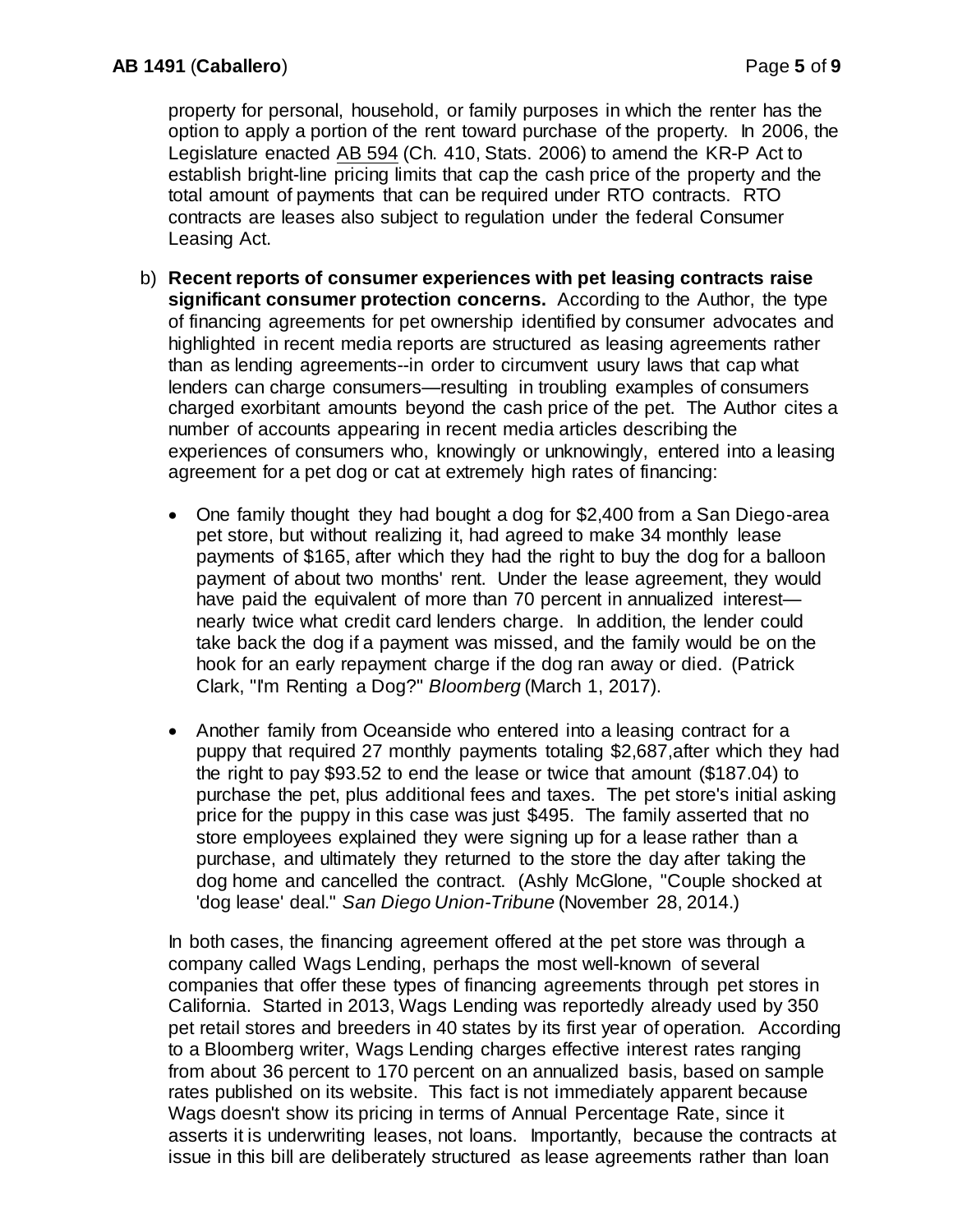agreements, they are not subject to usury laws or other laws regulating lenders, and this is true not only in California but likely in many other states where these contracts are being used.

According to the Author (referring to Wags Lending), the primary lending company engaged in this type of financing states that the company focuses the financing in underserved communities with little or no access to credit. Additionally, (the CEO) has stated that the financing is targeted to the purchase of goods that are highly emotional in nature. The predatory nature of the financing scheme raises a number of consumer protection issues. If a buyer could simply purchase the pet on a traditional credit card, they could avoid a large proportion of the cost. Instead, for many low income or uninformed buyers, this becomes an unscrupulous financing scheme that could result in financial strains requiring the consumer to default

The Assembly Judiciary Committee's analysis dated April 4, 2017, refers to passages in the *Bloomberg* and *San Diego Union-Tribune* articles, cited above, including comments made by the CEO and founder of Wags Lending, to support the following contentions made by the Author. First, the closed-end lease model was selected from a number of different credit models under consideration specifically because it is exempt from usury laws in all 50 states. Second, the company's leasing agreements are intended to target consumers who don't have access to other forms of credit but still wish to acquire an expensive dog or cat by financing its purchase. And third, that the company specifically targets pet consumers (usually more expensive purebred animals) because of the emotional aspect of the purchase (quoting the CEO as saying "We like niches where we're dealing with emotional borrowers" to explain the types of purchases the parent company of Wags Lending chooses to finance.)

At the time of the Assembly Judiciary Committee analysis, the Committee had not received correspondence from Wags Lending or any other companies who offer pet leasing agreements. In the interest of balance, however, Committee staff noted that, in the same articles cited by the Author, Wags Lending has defended its business practices from charges that they are predatory in nature. Specifically, Wags Lending has contended that: (1) it is transparent in its advertising and its contracts about the leasing structure of these agreements, and that any consumer who entered into such a contract without realizing he or she was leasing-to-own the pet rather than purchasing it outright bears responsibility for signing the contract without reading it first; (2) it offers consumers with credit limitations a way to finance the purchase of an expensive purebred dog or cat that simply can't be found at animal shelters; and (3) it complies with all applicable federal and state leasing laws, and even offers a money-back guarantee for the first 30 days.

c) **Pet leasing contracts may also threaten the safety and welfare of the animal.** Whether these types of financing agreements are better regulated as loans rather than leases, the proponents of the bill take the broader view that leases for dogs and cats should be deemed void against public policy because of the threat to animal welfare that they may create. Specifically, they contend that the repossession or potential repossession of pet dogs or cats pursuant to a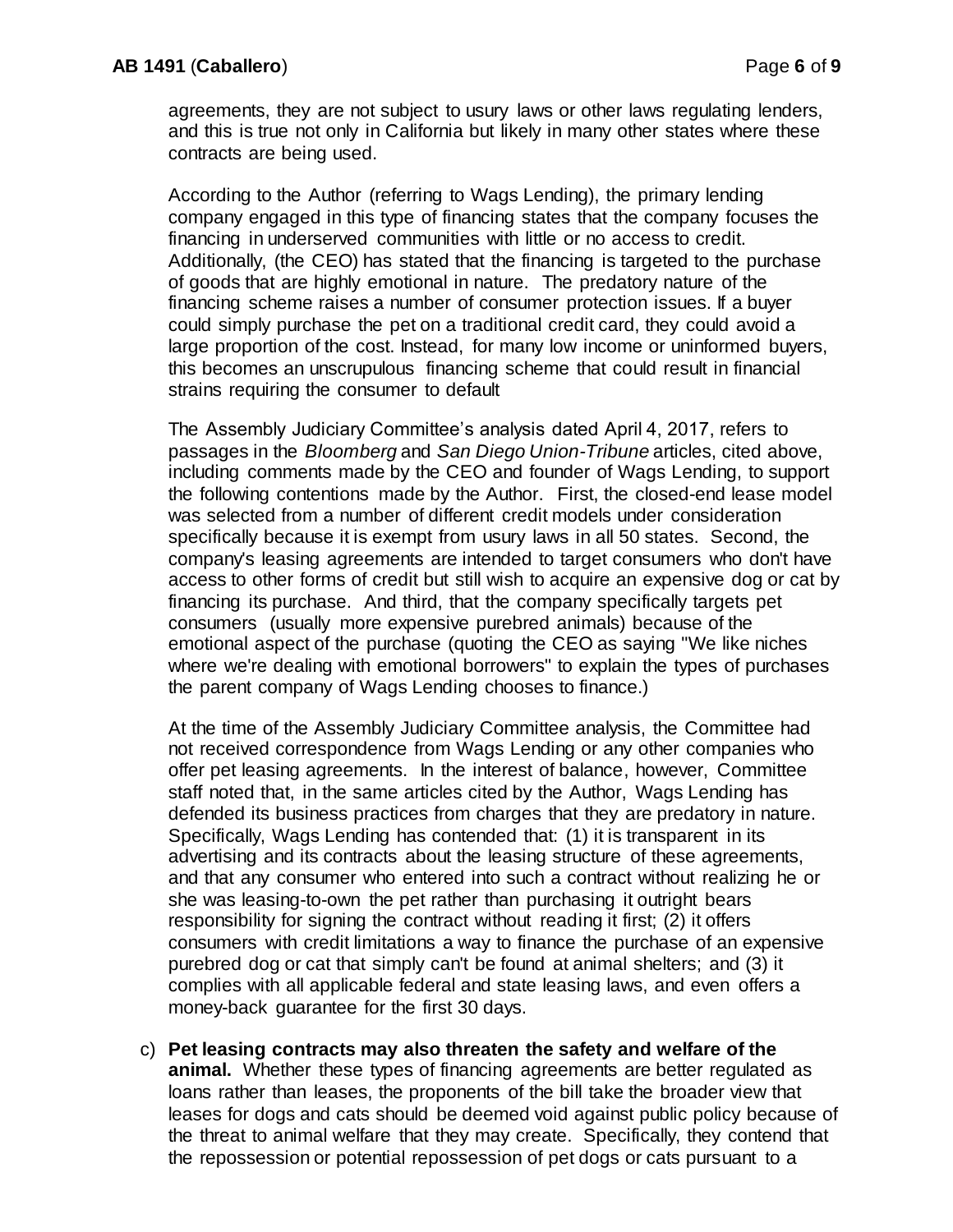lease contract creates unique animal welfare concerns that don't arise with respect to furniture, appliances or other inanimate forms of property, and therefore it should be against the public policy of California to allow rent-to-own contracts for dogs and cats.

Pet leasing agreements specifically contemplate several ways in which the pet could end up back in the possession of the lessor. First, the lessor may repossess the animal if the consumer defaults on the lease payments (increasingly likely given that the consumer presumably could not afford to buy the pet outright for the initial store price). Second, even if the consumer makes all the required monthly lease payments, he or she may decline to exercise the option to purchase the animal—effectively returning the pet to the lessor or financing company. Finally, the lessor may unilaterally repossess the pet if conditions of the lease are violated (e.g. it learns the animal is being mistreated or not being cared for properly).

According to the proponents, the pet store that initially housed the dog or cat is no longer party to the transaction once the lease agreement is effective, and it is not unusual for the financing company to have assigned the contract to a third party company that primarily specializes in managing or collecting on debt obligations. Under these circumstances, what is to happen to the pet when the lease is terminated or expires?

According to the articles cited by the Author, Wags Lending says that return of pets after the full term of the contract is rare, and that it does take steps to find new homes for pets in cases where the lease was ended early, including trying to convince the pet store to take back the pet. However, as discussed above, it is hard to assess what remarket value or diminished "realized value" the asset has after repossession when the asset is a dog or cat that has been separated from the family it lived with for months or years previously.

Furthermore, a financing company or debt collection company is not in the business of re-homing pets or reselling them on the market, so it is conceivable and even likely that such pets will unfortunately end up being relinquished to animal shelters if they cannot be resold or found a new home by the company repossessing them.

3. **Arguments in Support.** The sponsors of this bill, the ASPCA, argue that the cost to purchase a puppy or kitten from a retailer or breeder can be costly. In some cases, the cost can rise to as high as several thousands of dollars. As a result, a developing trend has been to offer consumers financing options that make adopting a new pet appear to be more accessible. One such company partners with pet retailers to offer consumers puppy leasing options akin to a "rent-to-own" scheme. The structure is much like a car lease, in which the consumer pays fixed monthly payments and is then given the opportunity to purchase the puppy, kitten, or other pet at the end of the term by making a balloon payment. At the end of the lease term, the lessee may have paid twice or even three times the amount of the initial cost that the pet otherwise would have cost.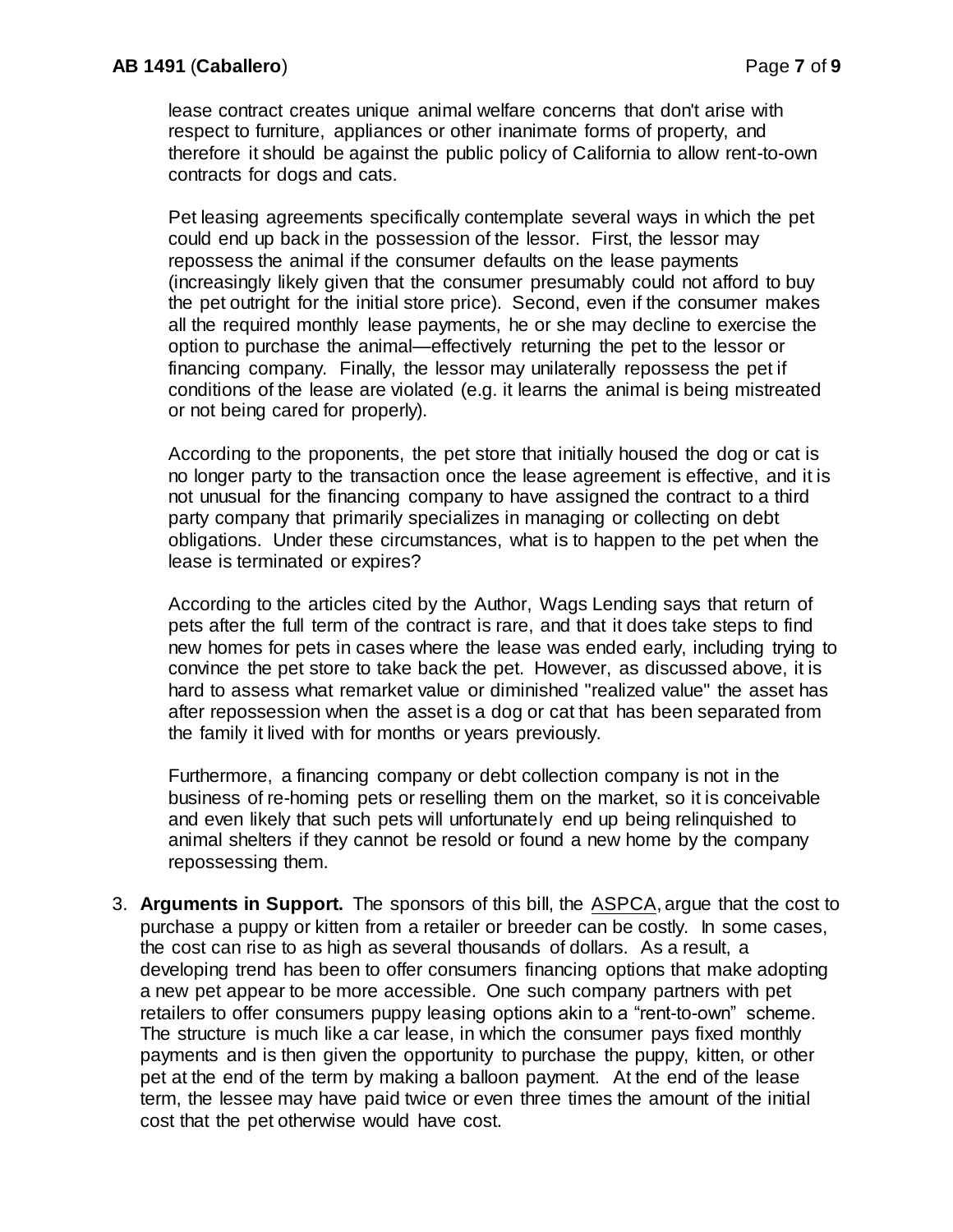The ASPCA states that unlike other common forms of financing, the company has structured the financing so that there are no restrictions on the fees or interest that are charged, otherwise known as usurious financing rates. The structure of the financing raises a number of ethical questions. The primary lending company engaged in this type of financing states that the company focuses the financing in underserved communities with little or no access to credit. Additionally, the CEO of the company has stated that the financing is targeted to the purchase of goods that are highly emotional in nature. As a result of these factors, it is not surprising that 12 percent of their customers default or fail to live up to their deals. That figure is nearly six times greater than the national average for all delinquent commercial loans for the last quarter of 2015. According to the Federal Reserve, that figure is 2.19 percent. At the height of the mortgage crisis, the home delinquent rate in the first quarter of 2010 was 11.2 percent.

The ASPCA further states that the predatory nature of the financing scheme raises a number of consumer protection issues. If a buyer could simply purchase the pet on a traditional credit card, they could avoid a large proportion of the cost. Instead, for many low income or uninformed buyers, this becomes an unscrupulous financing scheme that could result in financial strains requiring the consumer to default and ultimately, creating long term damage to credit the credit of consumers.

The ASPCA also indicates that the probability of default leads to a second ethical question about what happens to the new pet if the consumer can no longer afford payments. The contract between the lending company and consumer fully removes the pet store from the transaction. As such, the likely answer in the case of default is that the animal will get relinquished to a shelter, further increasing the already outsized shelter population in California.

The Humane Society of the United States (HSUS), the San Diego Humane Society and Social Compassion in Legislation are also in support of this measure for the reasons as stated above and are seriously concerned about this detrimental form of financing that is contrary to public policy, in that allows usurious fees to be charged to the consumer, is predatory in nature, and puts the safety and welfare of animals at risk. Unlike other common forms of financing, companies that provide these arrangements have structured the financing so that there is no restriction on the fees or interest that are charged. These deficiencies are unique among similar financing mechanisms found in California law and do not provide consumers with a clear understanding of the transaction and does not prevent these lending companies from charging usurious fees. In addition to these significant deficiencies in the financing scheme, existing law does not anticipate that a leasing mechanism would be utilized for a transaction involving a live animal. Therefore, it does not address the complexities of maintaining and caring for a companion animal, including the eventualities of sickness or death of the pet and the treatment and disposition of the pet in case of default. As such, the practice of leasing should be prohibited in order to ensure that the welfare of the animal is protected.

# **NOTE:** *Double-referral to Senate Committee on Judiciary, second.*